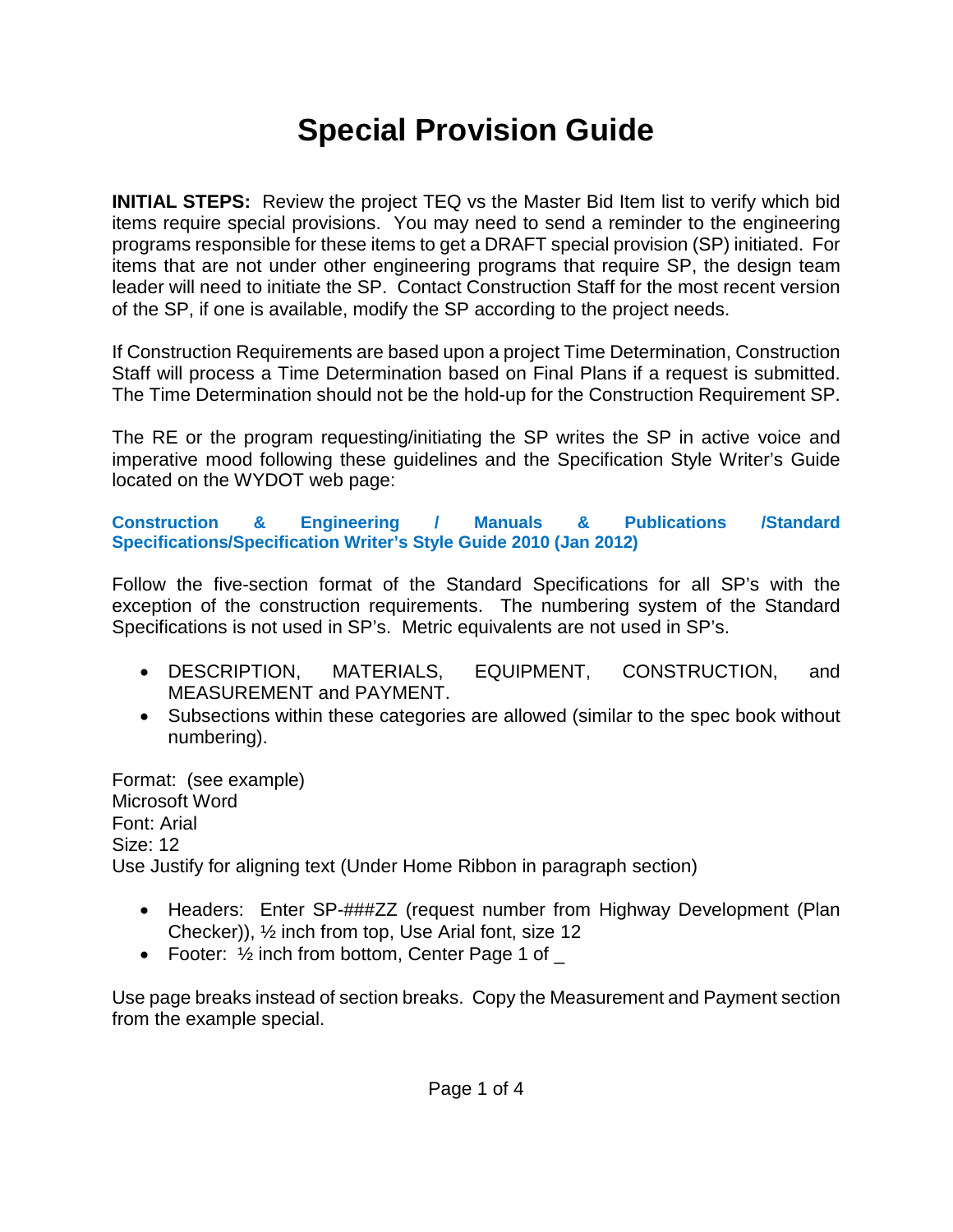The RE or the program requesting/initiating the SP then sends the SP to the Design Squad.

The Design Squad requests the SP number from the Check Squad and adds the SP number, date (placed at bottom left after the Measurement and Payment section (MM-DD-YY), adds project information, and reviews the SP to see that it is in active voice and imperative mood. This review will include verification of the bid item(s) to make certain it matches the work to be completed and matches the project TEQ, grammar and spelling errors, layout/format of the SP, and if the described work is clear and makes sense relative to the details in the project plans.

The Design Squad sends the SP to Construction Staff in accordance with the PCS schedule.

Include the following information in the email that is sent to Construction Staff for routing:

- Letting date and the PS & E date
- Routing instructions (i.e. contact Person in Geology, Lab, Traffic etc.)
- RE
- If it is a federally participating project

#### **DRAFT:**

Construction Staff will review for formatting issues, spelling errors, clarity, consistency, field perspective, if it is biddable and administrable then email a draft copy (with a Draft watermark) to the Squad Leader, WYDOT programs involved, RE, DCE, FHWA (if applicable) and Construction Staff engineers. Please "reply all" with comments/changes by the date specified in the email (usually one week).

If a consultant or anyone else requests a copy of an SP for comment, please contact Construction Staff for the current electronic version. Do not send the old version with changes on to Construction Staff.

The only SP's Construction Staff routes are the ones received from the Design Squad.

After the draft copy comment due date, Construction Staff will incorporate the suggested changes from the emails.

### **SEMI-FINAL:**

Construction Staff will then email route a Semi-Final to the Squad Leader, WYDOT programs involved, RE, DCE, FHWA (if applicable) and Construction Staff engineers with the suggested changes in red with a bar in the right hand margin. Please "reply all" with comments by the date specified in the email (usually 2 to 3 days).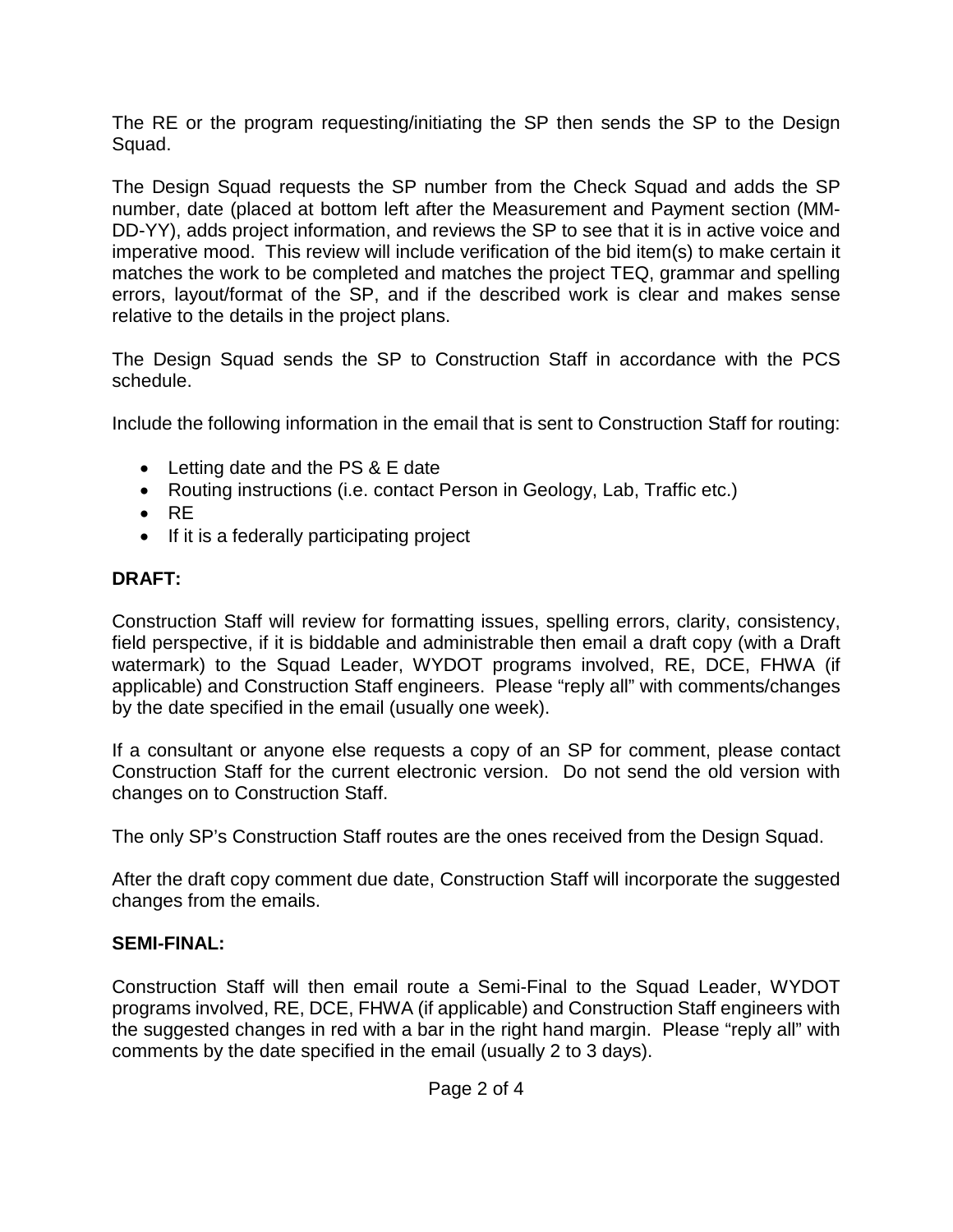#### **FINAL:**

Construction Staff will email the Final SP that includes revisions from the Semi-Final version to the Squad Leader, WYDOT programs involved, RE, DCE, FHWA (if applicable), Construction Staff engineers and dot-construction@wyo.gov.

Construction Staff will save a pdf of the Final in the project \_PSE\_PDF\_SET folder in Falcon and send the link to the Design Squad Leader and the Check Squad.

#### **REVISION:**

If changes are needed after the Final has been uploaded into Falcon, a revised SP is required. The revision will incorporate changes and will include a revision date in the header. Construction Staff will issue a revised final and email to the Squad Leader, WYDOT programs involved, RE, DCE, FHWA (if applicable) and Construction Staff engineers.

#### **ADDENDA:**

Approved changes to the SP after the letting print date and 10 calendar days prior to the letting will be in the form of addenda.

The Design Squad Leader will send the addenda to Construction Staff. Construction Staff will add a revision date in the header and bar the changes in the right hand margin. Construction Staff will email the addenda to the Squad Leader, WYDOT programs involved, RE, DCE, FHWA (if applicable) and Construction Staff engineers. Construction Staff will save a pdf of the addenda in the project \_PSE\_PDF\_SET folder in Falcon and send the link to the Design Squad Leader and the Check Squad.

**BRIDGE SPECIALS:** Written and routed by the Bridge Program.

#### **RAILROAD SPECIALS:**

Project Development (Design Squad Leader)

- 1. Contacts ROW for the Master Railroad Special.
- 2. Request the SP number from the Check Squad (the date at the bottom of the SP does not change, that is the date the railroad approved the master SP).
- 3. Complete portions in blue text
- 4. Emails the SP to the ROW contact for that project.

#### ROW:

1. Completes portions in red text.